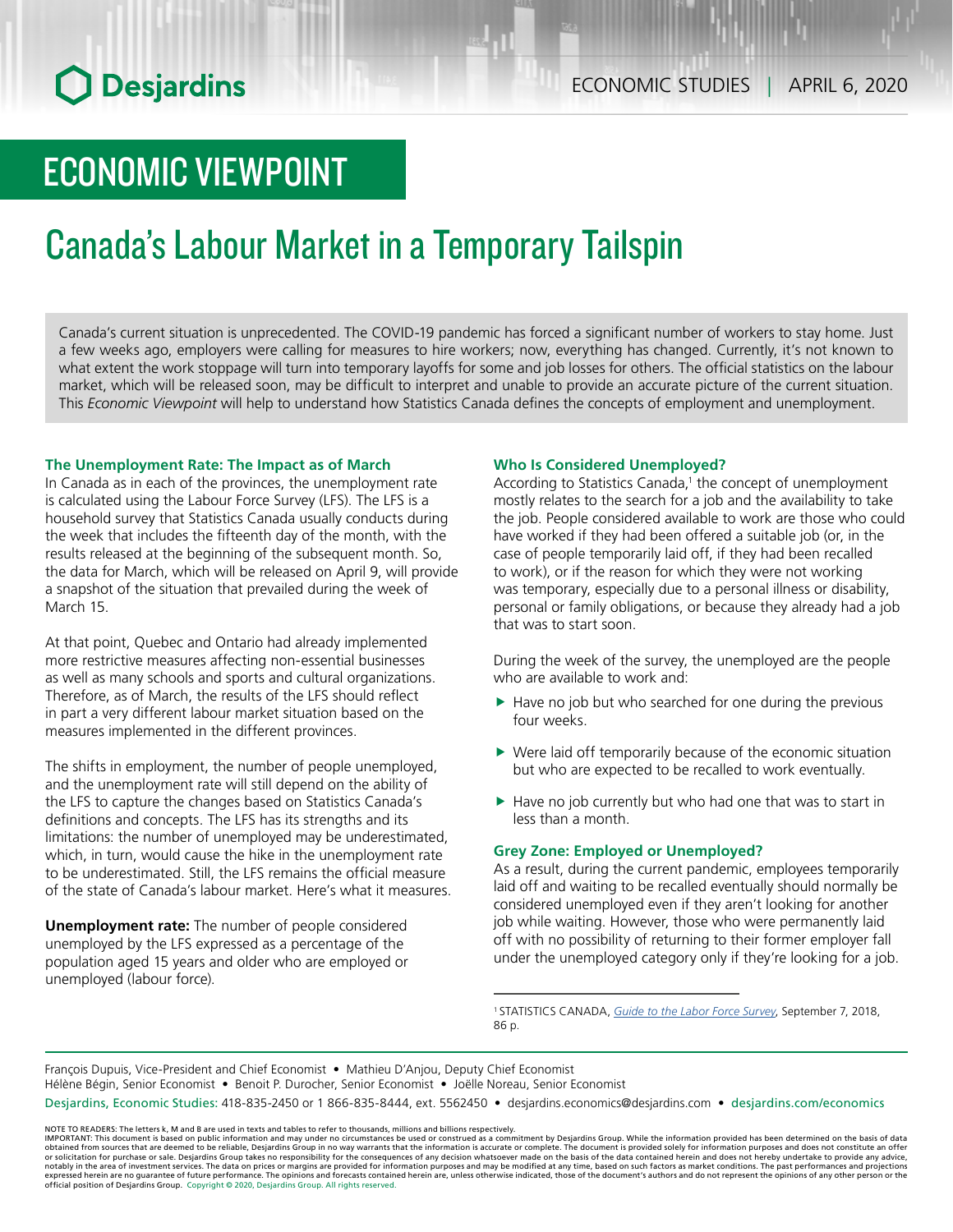## O Desjardins

Given that the current situation is far from ideal in terms of offering their services to a new employer, workers permanently laid off are probably not looking for another job already. Therefore, they're excluded from the labour force because they won't be considered employed or unemployed. Lastly, workers who were not at work (whether paid or unpaid) but who continue to have an employment relationship with their employer, e.g., teachers, will fall under the employed category.

It will be difficult to determine the number of temporary versus permanent layoffs. Some situations won't be clear for affected employees and businesses and may even change over time. If the majority of the workers laid off fall under the "temporary" category, with a foreseeable return to work, they should be considered unemployed for statistical purposes. Definitive layoffs fall into a grey area and will be difficult to assess. For example, employees who have not received any indication if they would be recalled by their employer will be considered to be permanently laid off.

Incidentally, not all unemployed people are necessarily counted in Statistics Canada's unemployment figures. Unless the LFS is adjusted to factor in the unusual situation caused by COVID-19, only some of those who lost their jobs will be captured by the survey. The official number of unemployed and, as a result, the unemployment rate, will probably be statistically underestimated. Furthermore, the number of unemployed according to the LFS's figures does not necessarily match the number of people benefiting from the federal employment insurance program (box on page 3). These are two different and completely independent surveys that Statistics Canada conducts.

Moreover, it will be possible to compare the change in Canada's unemployment rate with that of the United States, since the Bureau of Labor Statistics [survey](https://www.bls.gov/cps/cps_htgm.pdf) uses concepts similar to those used in Canada. The United States applies the following standard definition of unemployment: all people who are jobless, were actively looking for a job in the last four weeks, and who are available for work. In addition, people temporarily laid off and waiting for an eventual recall are included in the unemployment statistics in the United States just as they are in Canada.

### **Conclusion**

The labour market data to be released for March and the coming months may not accurately reflect the situation. Indeed, questions may arise as to whether the measurement tools used by the official statistical offices will be able to capture the subtle differences between workers who have truly lost their jobs and those who maintain an employment relationship (with full or partial wages, or a government subsidy) but who are temporarily at home waiting to be recalled. This situation is unprecedented and temporary, which makes measuring employment and unemployment that much harder, especially since the length of the confinement period remains unknown.

ECONOMIC STUDIES

For now, the businesses that have had to halt operations will need to assess how the measures offered by the different levels of government can help them. It remains to be seen how businesses can get up and running again, how much the value chains have been affected, to what extent Canada's trading partners are back on their feet, and how fast the borders can be reopened.

> Hélène Bégin, Senior Economist Joëlle Noreau, Senior Economist